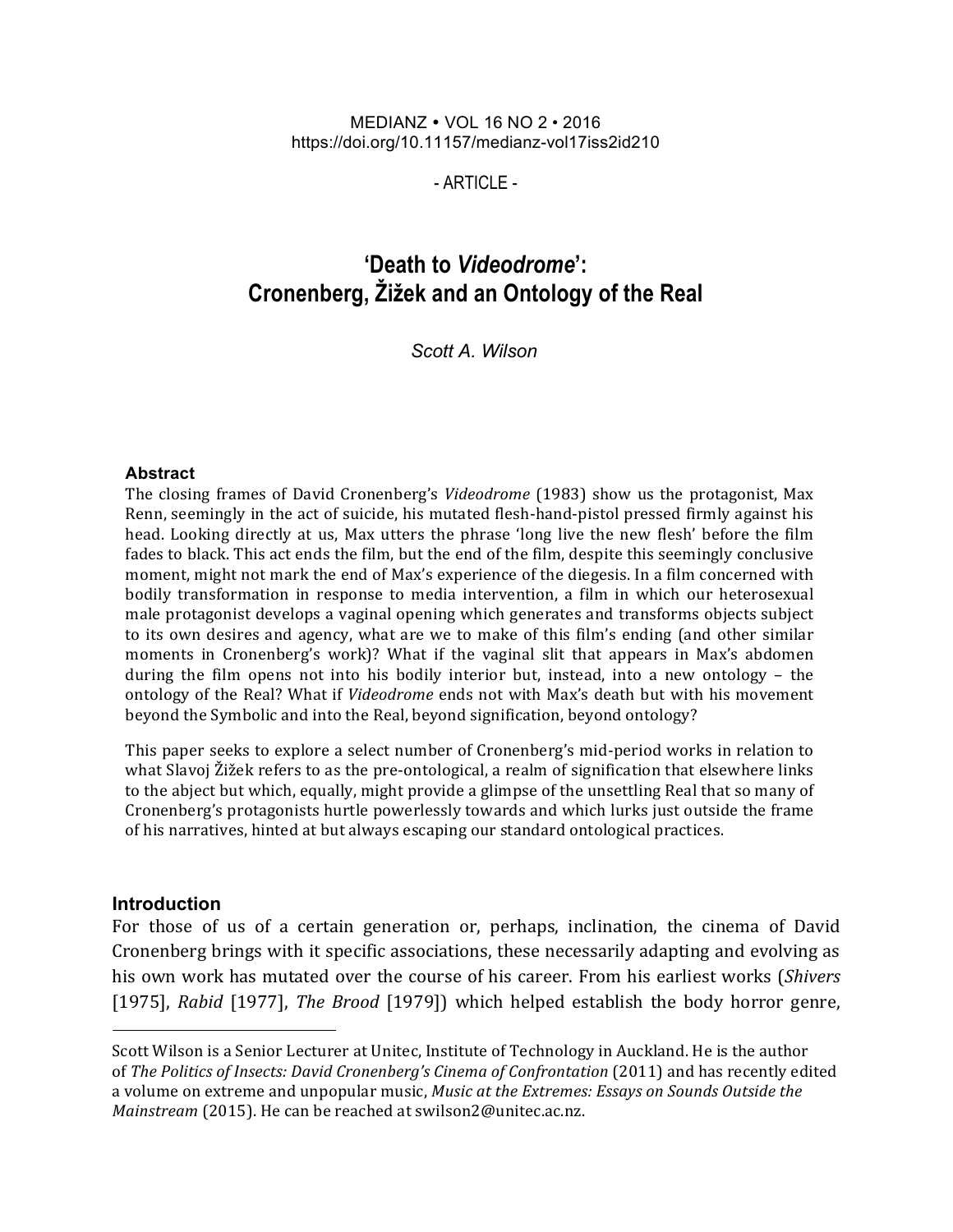though a middle period which saw his focus move towards exploring increasingly interior vistas and pathologies (including *Scanners* [1981], *Videodrome* [1983], *Dead Ringers* [1988], *M. Butterfly* [1993], *Crash* [1996], *Spider* [2002]), into his more mature and, it must be said, commercially successful, offerings (A History of Violence [2005], *Eastern Promises* [2007], A Dangerous Method [2011], *Cosmopolis* [2012], Maps to the Stars [2014]), Cronenberg's cinema has consistently explored a coherent range of narrative and thematic concerns. Throughout his career, cinema has always been for him more than mere entertainment; the film is a site wherein ideas circulate and play, are explored and, especially, are pushed to and beyond their normative limits.

The epithets Cronenberg has been called over his forty-one year career, along with the various accusations made against his perceived attacks on propriety and good taste demonstrate the manner with which his films have always sought to examine ways of experiencing the world that, for many, are better left alone. So, more than just a place where characters, standing in for ideological positions and rhetorical postures, speak in the absence of the mouths of others, Cronenberg's films together represent a career-long concerted examination of the limits of the experiential. In his films, the extents and boundaries of agency – of the subject and, often, of the body of the subject – are microscopically tested, always in order to reveal how little we settle for when we settle for the desires and satisfactions of others.

Before I turn my attention to Cronenberg and specifically the intersection between his 1983 film *Videodrome* and Jacques Lacan's concept of the Real, I think it's worth briefly considering the centrality of Lacan to film theory, broadly, and specifically to that swathe of critical theory influenced by Continental philosophy. Whilst the ideas and directions opened up by semiotics, Marxist and feminist theories, amongst others, have been pivotal to the development of film criticism in the contemporary era, only Lacanian-influenced film theory has managed to achieve some semblance of dominance in the hotly contested arena of cinema analysis. Todd McGowan, in his 2003 article 'Looking for the Gaze: Lacanian Film Theory and Its Vicissitudes' notes that the editors (Carroll and Bordwell) of the 1996 volume *Post-Theory* simply refer to Lacanian film analysis as 'the theory', so central had it become to analysis of that period. Such theorisation relied, and continues to largely rely, on Lacan's decisive conference presentation (and later essay) from 1949 'The Mirror Stage as Formative of the *I* Function as Revealed in Psychoanalytic Experience' (Lacan 1988). Here Lacan explores the ways in which an infant's subjectivity emerges in an aggressive relationship to its encounters with its own image which, as a reflection, is always perceived to be more whole, more advanced than the nascent subject experiences itself to be. However, Lacan's identification of the three registers of the Imaginary, the Symbolic and the Real, offers another route for considering cinema in relation to the perceiving subject. Dylan Evans (1996) notes that: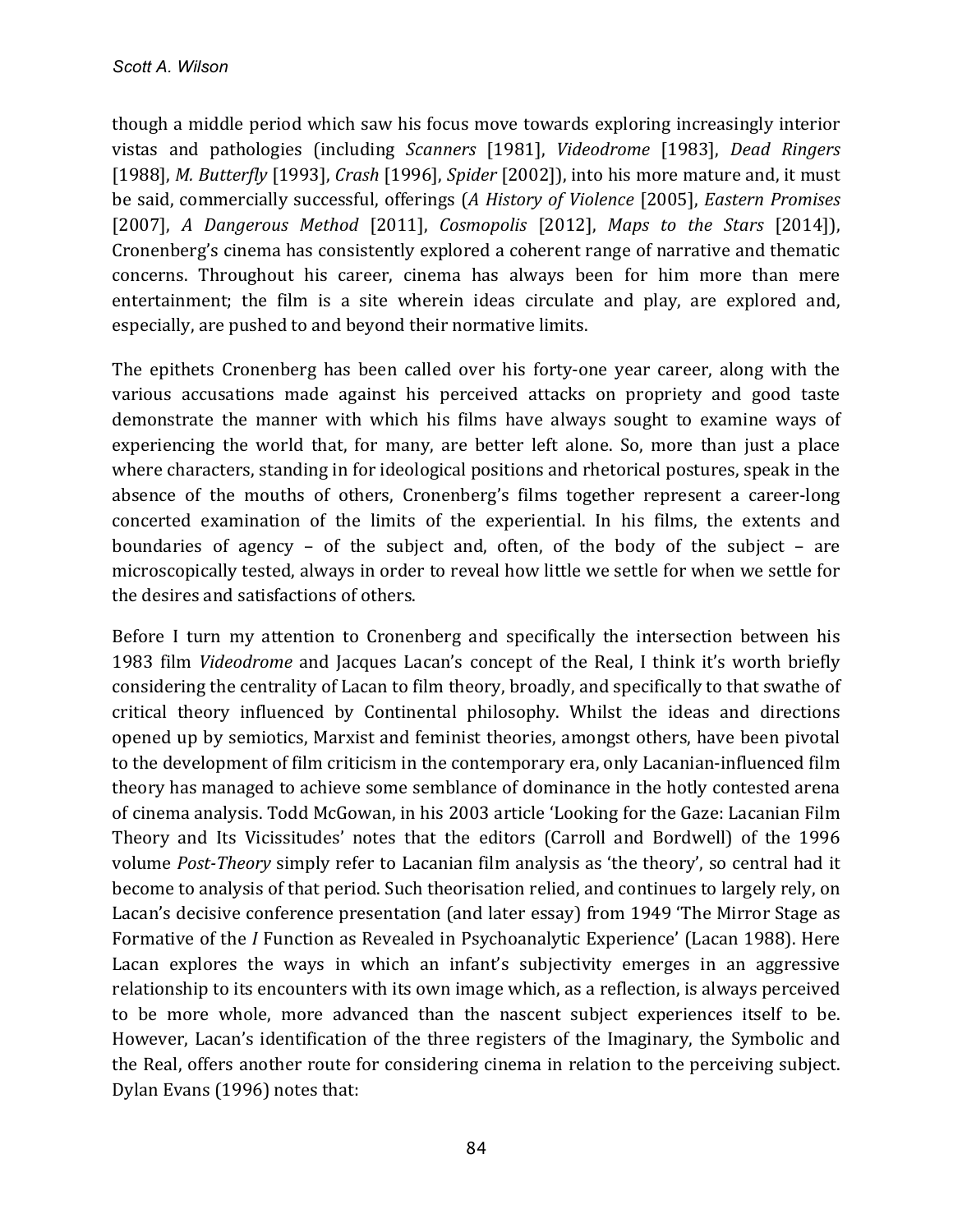The imaginary, the symbolic and the real are profoundly heterogeneous, each referring to quite distinct aspects of psychoanalytic experience.  $[\ldots]$  They are not mental forces like the three agencies in Freud's structural model. However, they are primarily concerned with mental functioning, and together they cover the whole field of psychoanalysis. (135)

It is to these concepts, and particularly to the relationship cinematic representation (as participating in both the Imaginary and the Symbolic) and the perceiving subject might have to the Real, which Lacan identifies as the site of 'that which resists symbolisation absolutely' (Lacan 1988, 66), that this discussion is focused, with particular attention paid to the ways in which these might be represented cinematically as part of the experience of the diegetic characters.

To return to Cronenberg, transformation is central to his cinema and across the development of his career, this focus on transformation is the one stable element that ties his work into a recognisable oeuvre, even as the superficial details and narrative concerns alter and shift across decades and audiences. The focus of individual films may move from the body that develops an alien agency through to the subject who succumbs to nascent desires, but transformation remains the focus of the text. Consequently, Cronenberg's films are filled with people who are changing; sometimes at their own behest but more usually, because of the express will of some other part of themselves not usually considered as a site of agency. As Cronenberg notes, 'I think change itself is fairly neutral, but it contains the potential to become either positive or negative' (Kermode 1992), so that the transformations his protagonists undergo become located on that spectrum of value only as a result of their intersection with the many disciplinary structures that govern our complex social interactions. Elsewhere Cronenberg explains that:

It's my conceit that perhaps some diseases perceived as diseases which destroy a well-functioning machine, in fact change the machine into a machine that does something else, and we have to figure out what it is that the machine now does. Instead of having a defective machine, we have a nicely functioning machine that just has a different purpose. (op. cit. in Newman 1988, 116)

This facet of his cinema has not gone unnoticed. Ramsey and Wilson comment that:

[i]t has been widely observed that what David Cronenberg "disturbs" is the institutional: order, systems, rules. His films thematise the transgression of boundaries of all kinds - biological, psychological, emotional, sexual, social and political. (Ramsey & Wilson  $1993/4$ )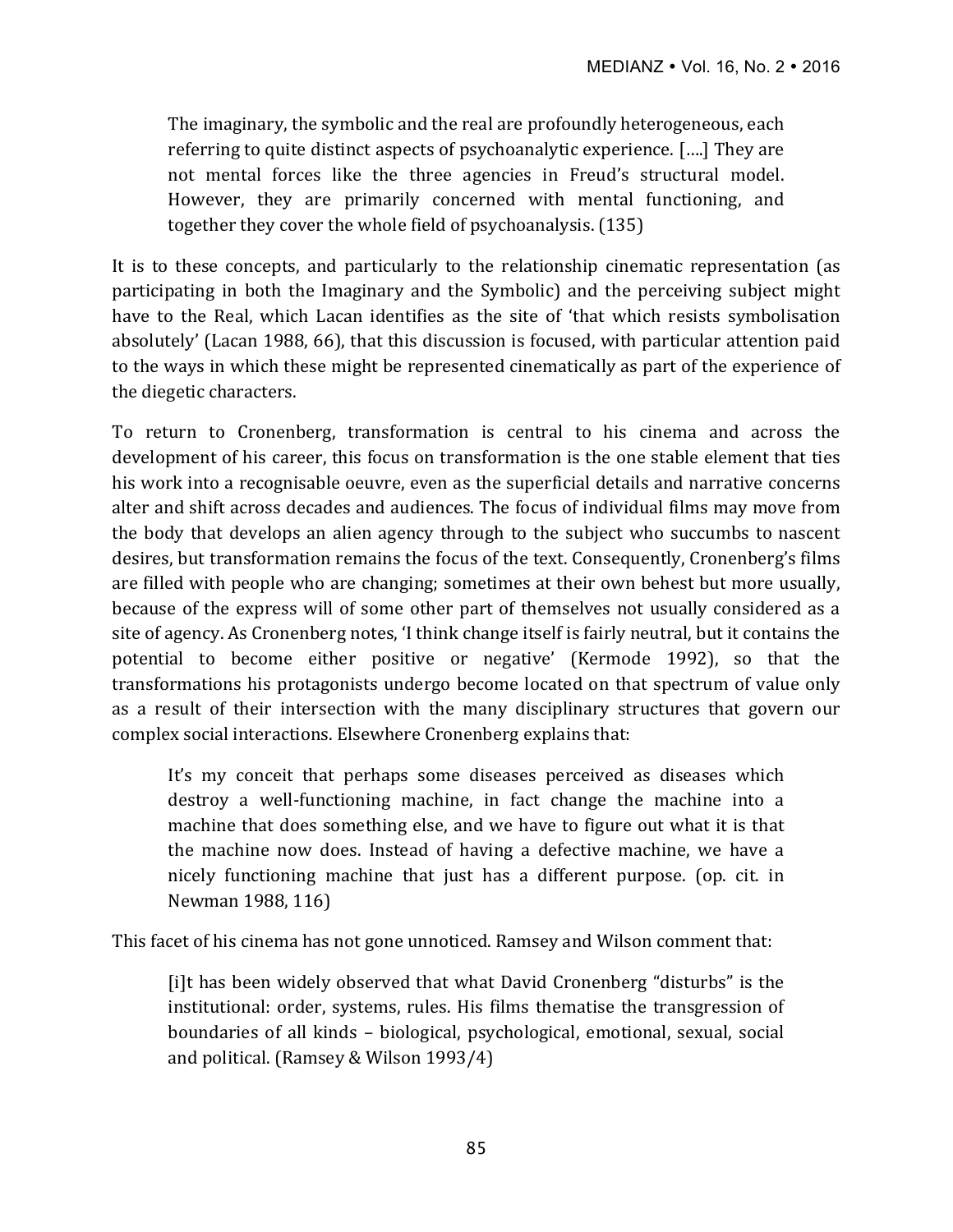This consistency of focus means that Cronenberg's body of work can be summed and as what Chris Rodley refers to as the 'Cronenberg Project' (Rodley 1997, xv), an undertaking Cronenberg himself defines as a continuous attempt to 'show the unshowable, speak the unspeakable' (Rodley 1997, 43). Of course, while I agree that Cronenberg's project does do these things, suffice it to say that there is more at work in the cinema of David Cronenberg, not least of which is the way such transformation functions to reveal a host of structures that surround, govern, control and, if need be, punish transformation and the transforming individual. Thus, in the face of a dominant cinematic mainstream long wedded to maintaining the most conservative of hegemonic positions, Cronenberg's cinema provides moments where we spectators are asked to break this hold, where we are encouraged to look through the image, look beyond it or, more precisely, look beyond its ideological and disciplinary horizon and towards the very limits of the image's ability to signify.

As a consequence, this article seeks to explore those limits of signification in line with a few slender examples from Cronenberg's so-called 'project' and in relation to Lacan's concept of the Real, in order to understand how and why these films, and *Videodrome* in particular, so trouble the limits of the frame, consistently developing narratives that require representation both at and as the limits of the possible, the showable and speakable.

# **Videodrome**

*Videodrome* is the story of Max Renn (James Woods), director and operator of a small cable television station that specialises in softcore pornography. Bored by the state of his station's content, Max complains that 'It's too soft. [....] I'm looking for something that will break through. Something tough' (Cronenberg 1983). Renn is quickly alerted to the presence of a rogue television signal – the 'Videodrome' – which appears to be a hardcore snuff television show comprised solely of torture and murder. From here, Max's life appears to collapse in on itself as the lines between his lived reality, his developing sadomasochistic relationship with local radio personality Nikki Brand (Debbie Harry), and the sexually violent hallucinations he begins to suffer, collide in a conspiracy-driven sequence of events that results in Max murdering several people before, at the televised urging of the now seemingly dead Nikki, Max puts a mutated gun to his temple, utters the phrase 'Long Live the New Flesh' and pulls the trigger.

Central to my discussion is the manner with which *Videodrome* ends. This film concretely links the blurring of lines between the protagonist's experience of the film's diegesis, and an audiences' understanding of that experience as either subjective or objective, to the presence and then removal of the various formal mechanisms used to indicate the protagonist's experiential status. Thus, by the time we arrive at the final gunshot, the certainty of this event is undermined and, as I will explore, the end of the film might not be the end at all.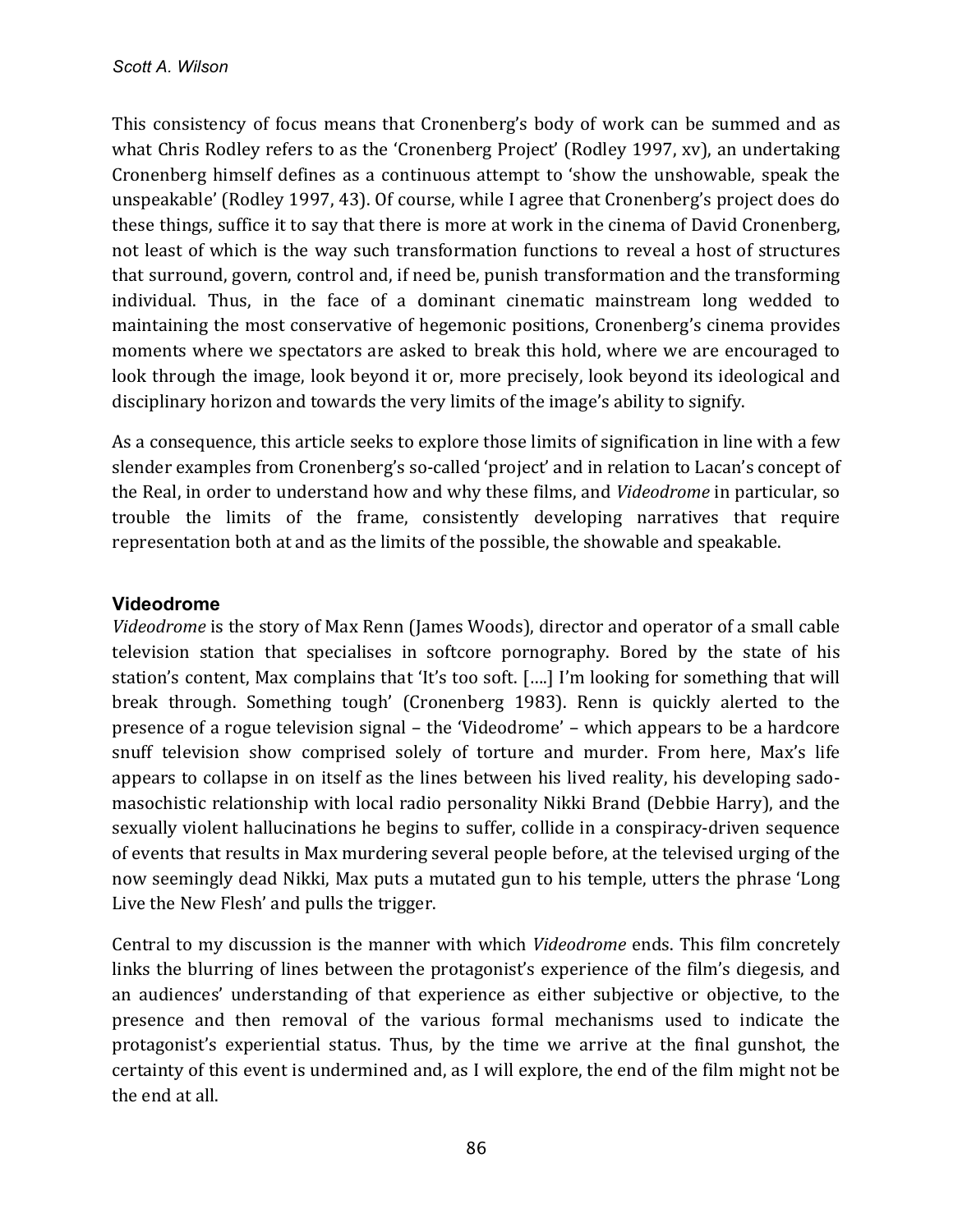Similar cinematic and narrative devices are at work in a number of Cronenberg's films where the structure of the diegetic reality of the cinematic world is, somehow, rendered permeable and the boundary between representations of objective and subjective experience is breached. For example, as the protagonists of *eXistenZ* (1999) move through the various nested diegeses that constitute the game spaces that must be traversed, the framing shots of the game pod technologies that make these shifts possible are removed as the narrative progresses, the better to help us, alongside the protagonists, lose track of what might constitute 'diegesis zero'. *Spider* (2002), which seeks to replicate the protagonist's movement away from a stable experience of reality, similarly undermines the impermeability of the diegesis by collapsing Spider's fantasies of his childhood into his experience of adulthood, without providing visible framing mechanisms to keep the audience located, even as the protagonist is increasingly lost. This means that *Videodrome* both launches and is engaged in a refining of the project that Cronenberg increasingly explores from this point forwards: rather than simply utilising the frame in order to report the experiences of the protagonist, he seeks to provide his audience with an experience that matches that of the protagonist (and, necessarily, the protagonist's encounter with their Symbolic, Imaginary and Real).

Thus Cronenberg's project does more than simply use story elements of character positions as a way of politely exploring the limits of representation. The use of formal techniques of editing, cinematography and sound design  $-$  in effect the ontological devices of cinema itself – disrupts any positioning of audience members in a stable ideological position, forcing them to become aware of the variety of devices at work in the production of the text they are consuming. This is never so simple as just revealing the cinematic apparatus at work, although the effect, a disruption of the conditions of suture, is similar. So with Videodrome, we see the convenient fictions of narrative linearity, causality and full resolution – the material substance of cinema fantasy – dispensed with altogether, entirely in keeping with Max's own experience. As a consequence, prior to the point at which the filmic text – if not Max's journey – ends, *Videodrome* has provided its audience with a series of increasingly troubling moments; troubling insofar as what is troubled is our ability to understand the stability of the film's own sense of its diegetic boundaries and the manner with which the story it is seeking to tell can be represented within the ontologies of that world and of ours.

## **The Pre-Ontological and the Real**

Necessarily, unavoidably, this discussion of the ways in which Lacan might provide insight into the work of David Cronenberg must detour into a consideration of Slavoj Žižek, described by some as 'the most formidably brilliant exponent of psychoanalysis, indeed of cultural theory in general, to have emerged in Europe for some decades' (Eagleton 2005, 200). Žižek needs to be mentioned because it is through his interpretations of Lacan's ideas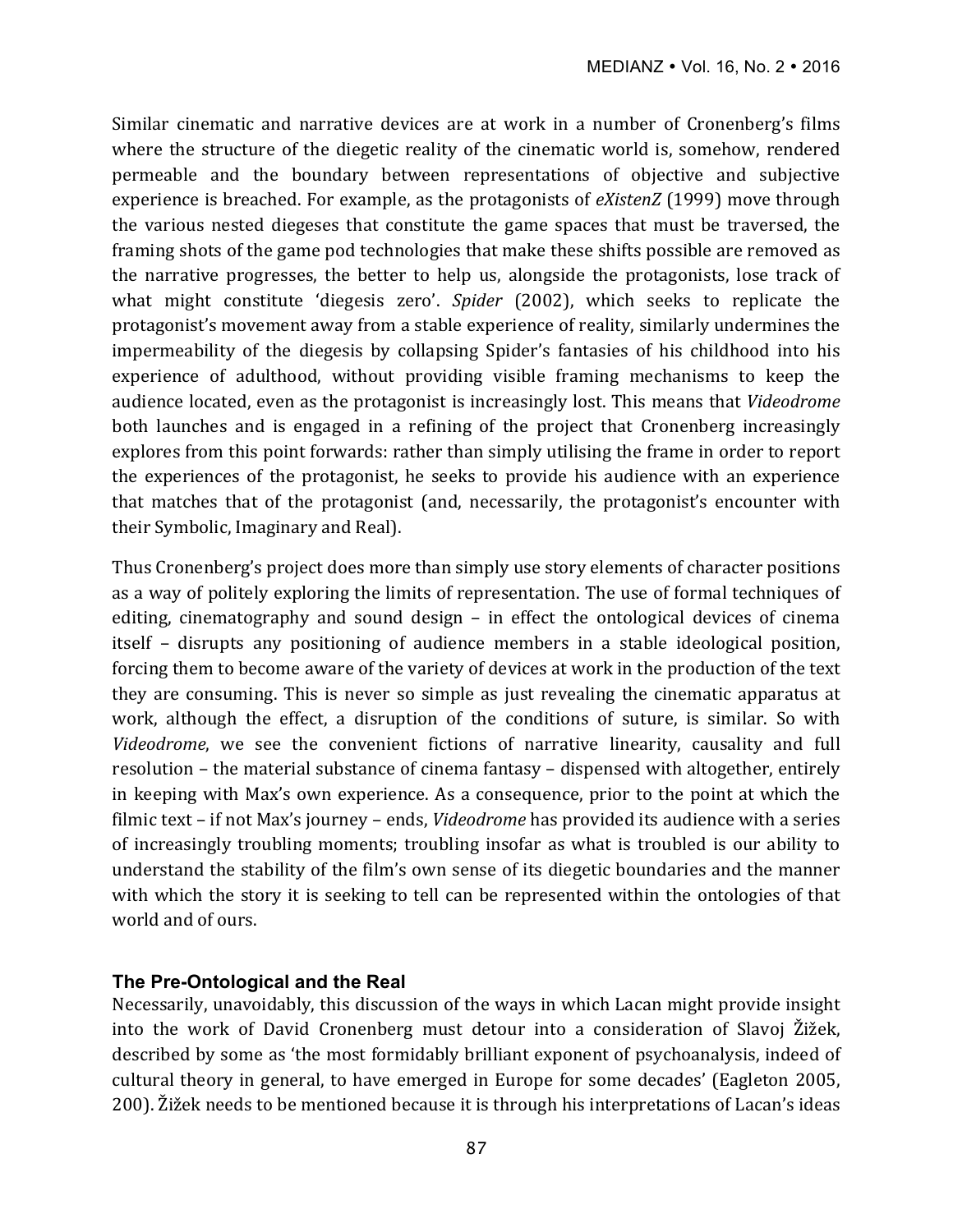– chiefly in the volumes *Enjoy Your Symptom* and *Everything You Always Wanted to Know About Lacan...* But Were Afraid to Ask Hitchcock (both 1992) – that the role of Lacanian psychoanalysis in relation to popular culture was (re-) invigorated and, especially, focused on the manner with which cinema, as a social object, reflects, generates and circulates conditions of knowledge and subjective formations as naturalised parts of the viewing and consuming experience.

It is in the books mentioned above that  $\tilde{Z}$  develops and expands on his notion of the pre-ontological and his mobilisation of Lacan's register of Real in relation to cinema. These two concepts differ in their action, function and purpose, but together they offer a way of understanding why *Videodrome*, alongside a large number of Cronenberg's other films, features moments where there is a gap, elision or caesura where we might ordinarily have expected narrative, character development or spectacle. For Žižek, the cinematic preontological is that conceptual filmic space from which disruptive forces, however realised, emerge, into which they descend and in which, so long as they remain there, are contained and unthreatening. Thus a primary difference in Žižek's formulation between the preontological and the Real, as he translates and develops Lacan's discussion of this register, lies in the manner with which material from the pre-ontological, once present, can be accounted for by the design of the diegesis into which it has intruded. Pre-ontological irruptions are troubling because they are unexpected but once present they are or can be accounted for, in essence 'ontologised'. For example, Žižek utilises the sudden appearance of the Mother Superior in the bell tower at the end of Hitchcock's *Vertigo* (1958) as such an example. Nothing in the narrative prepares us for her appearance, yet once there, she can be retrospectively understood as part of the diegesis that has, in effect, closed around the hole of her emergence, providing post hoc evidence for her role. This is not to suggest that the pre-ontological realm is simply a part of the diegesis, an off-screen space waiting to be realised; it is, instead, a way of comprehending the relationship of both diegetic and narrative material to the frames of reference that allow meaning to be made of them.

This means that our experience of the pre-ontological in relation to diegetic events is one of interpretation within the diegetic frame already provided. With the example above, the audience is forced by the narrative drive for resolution to provide a post hoc explanation for the Mother Superior's appearance, quickly using the fact that the film's climax takes place at a convent as the justification for the presence of a character whose presence at which had not previously been diegetically hinted.

In comparison, the Real, when compared to the other registers of the Symbolic and the Imaginary, 

is also the most unfathomable because it is fundamentally impenetrable and cannot be assimilated to the Symbolic order of language and communication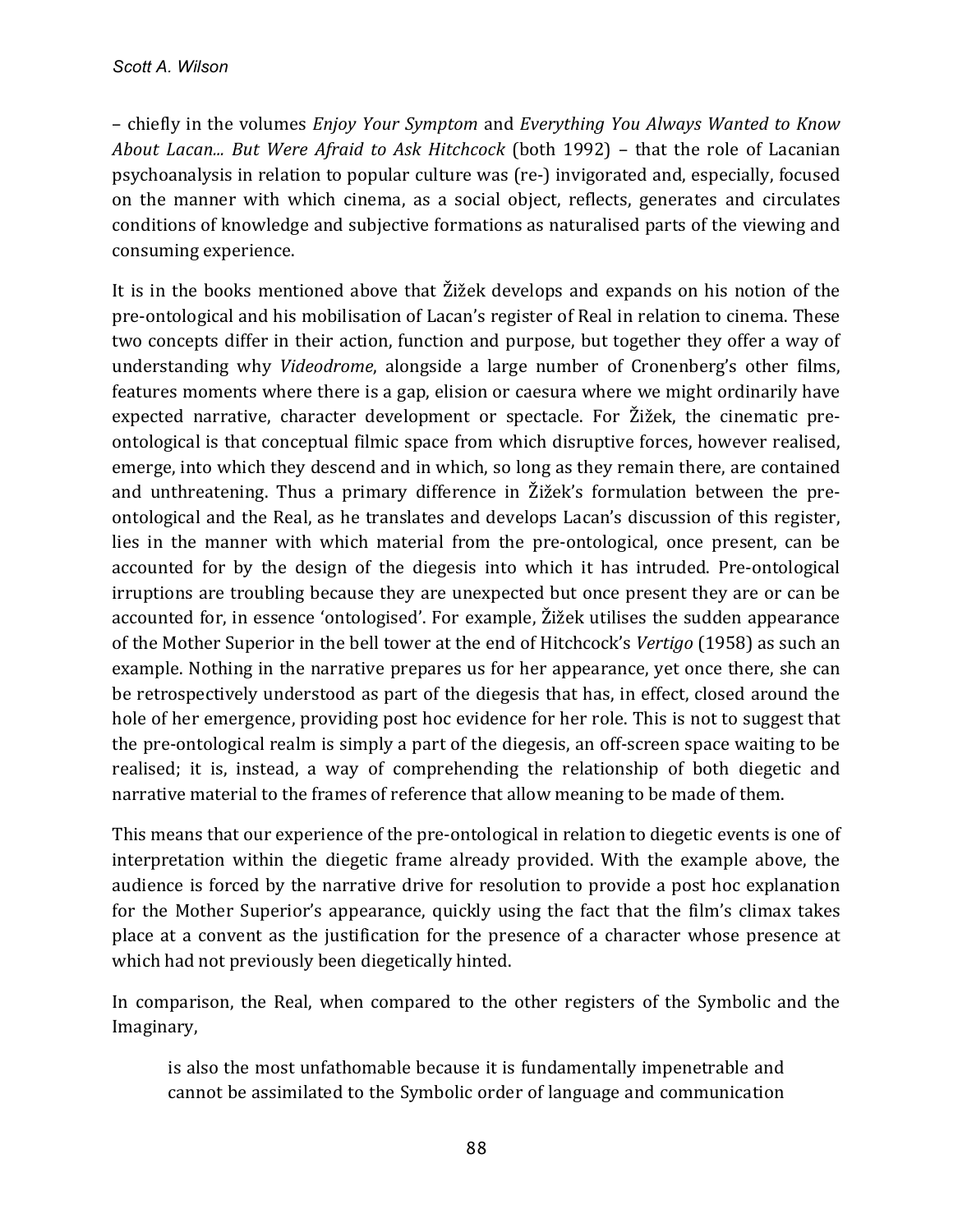(the fabric of daily life); nor does it belong to the Imaginary, the domain of images with which we identify and which capture our attention. (Wieczorek 2000, viii)

To draw this diversion back to Cronenberg, we now have two ways of conceiving of his demand to 'show the unshowable, speak the unspeakable'. The first of these uses Žižek's notion of the pre-ontological and can be thought of as a means of accounting for devices (be they diegetic or formal) that irrupt into the text from beyond its 'normal' boundaries. These irruptions, while unexpected, unwelcome and difficult to fathom, can nevertheless be made meaningful, regardless of how uncomfortable that meaning might be. The pre-ontological material is therefore political insofar as its appearance on-screen forces the spectator to forego pleasurable immersion (suture) and become aware (often painfully so) of the material actions of the film apparatus that has positioned her as a spectator. Extra-diegetic material from the Real, in contrast, cannot be signified and can only be approached obliquely. Yet the Real haunts the Cronenbergian text and, indeed, often functions as the point at which his narratives must close.

For *Videodrome*, the beyond – by which I mean beyond a normative cinematic ontology located at the intersection between the Symbolic and Imaginary  $-$  is accessed via the vaginal slit that appears in Max's abdomen. Narratively, this slit, which we are led to believe occurs as a result of the Videodrome television signal, is the means by which Max is programmed by the directors of Videodrome, who insert video cassettes containing what are presumably instructions, routines, discourses of narrative and diegetic action to be played out by the now subservient Max. However, the first interaction between Max and his newly developed abdominal vagina is also the moment at which the standard diegetic boundaries between subject and object and, especially, between the diegetically ontological and pre-ontological are troubled. This scene has Max, shirtless, watching the pirated Videodrome signal and scratching an inflamed welt on his stomach with the barrel of the pistol he carries with him. In a series of cascading shots, the welt flexes and opens and Max, initially horrified, cannot but – at the same time – succumb to the desire to explore this new opening, eventually pushing his entire forearm into the pulsing slit. This sequence, coded as a subjective experience of Max's through the use of score, camera angles and editing pace, reaches a crescendo when Max realises that he cannot remove his arm before suddenly managing to pull it free  $-$  at which point the film's form similarly settles back into a calm place of objective spectatorship. However, and to Max's horror, the gun has gone, the vagina has vanished and the diegesis is now apparently short one object.

The gun eventually returns, however, if we are to assume that the fleshy and moist 'handgun' that Max pulls from the vaginal opening is the same gun, transformed, that went into it. The fact that Max's neo-vagina seems to be fond of puns and word play is significant here. Indeed, in the scene before Max's assumption of the new flesh at the film's conclusion,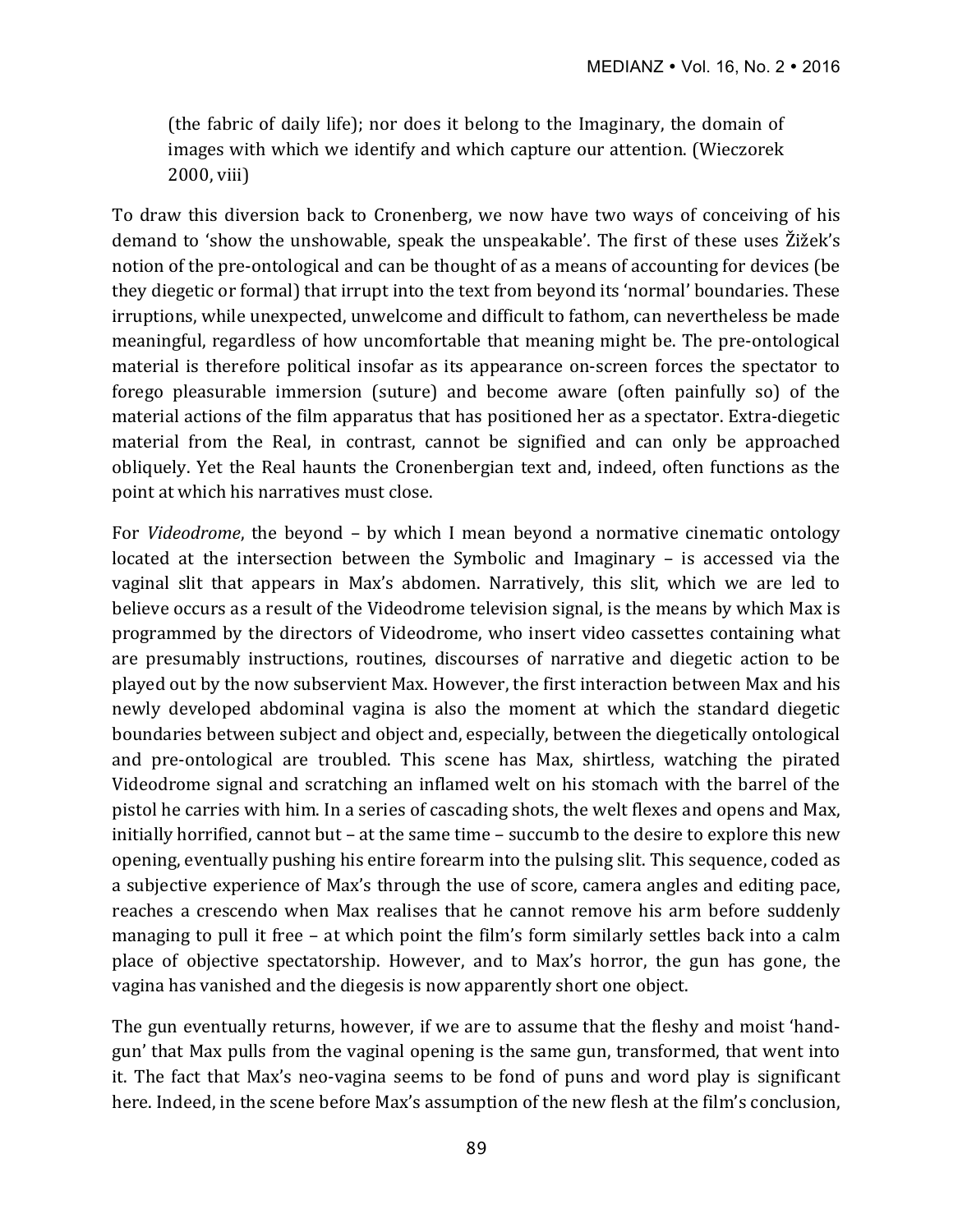one of the Videodrome conspirators pushes his fist into Max's opening, only to have it similarly transformed so that, when withdrawn, it has become a 'hand grenade'. These examples demonstrate that whatever lies beyond the opening of Max's uniquely masculine vagina might not constitute the pre-ontological, insofar as these objects, once brought forward, are unprecedented or without analogue in the diegesis that must then find a standard Symbolic ontology (through the use of word play) that explains their presence. Instead, I suspect that the reason these objects are so transformed  $-$  the gun and hand into 'hand-gun', the empty fist into 'hand grenade' – is that the passage into the ontological structures of the film's diegesis (and necessarily our own interpretive activities) and which in effect 'ontologises' them, renders them comprehensible by locating them within a representational schema that allows us to make sense of them, to recognise them as objects with a narrative function, shrinking these irruptions from the overwhelming totality of what  $\tilde{Z}$ ižek refers to as 'the Thing' (and which might correspond to a Real for the diegesis) to the more manageable and residual '*objet (petit)* a'. The passage into the diegesis, in effect, tames the objects, renders them sensible for once they are ontologised they can function as objects of desire (and of interpretation). Yet they remain horrifying, covered in fleshy pulp and moist reminders of Max's interior and it is this remainder that suggests that Max provides the corridor from the Real to the ontological.

So, the hand-gun and hand-grenade are all pulled raw and bloody from Max's neo-vagina which is, it must be said, not the only neo-genital extrusion in Cronenberg's corpus. One of these objects, the gun, whose function is literalised by whatever lies within the abdominal slit, is transformed in a manner that links its function inexorably to the person who possesses it; the second – the hand grenade – is an entirely new object grafted onto – or into  $-$  the diegesis by the actions of the neo-vagina and whatever it opens into, through Max. Consequently we can see that those objects that are transformed by, or which emerge from, Max's wound, are granted an ontological status by the demands of the film's standard diegesis and are as such utilised by the narrative. As with items or events from the preontological, once present in the Symbolic and Imaginary, they can be 'ontologised', sutured into representation and effectively, if temporarily, solved. However, unlike Hitchcock's Mother Superior they have no precedent, which leads me to suspect that they serve, and represent, another function – that of the Real or, at the very least, that of Max Renn's Real<sup>1</sup> which, as it enters the structures of representation, can only be partially glimpsed and contained, and which consistently avoids definitive ontological solutions.

## **Other Ontologies**

Other glimpses of ontological structures that might attempt to represent the Real (or, at the very least, a Real for the diegetic ontology of the films they occur within) are present in Cronenberg's cinema, the most obvious of which is that status of being Seth Brundle, in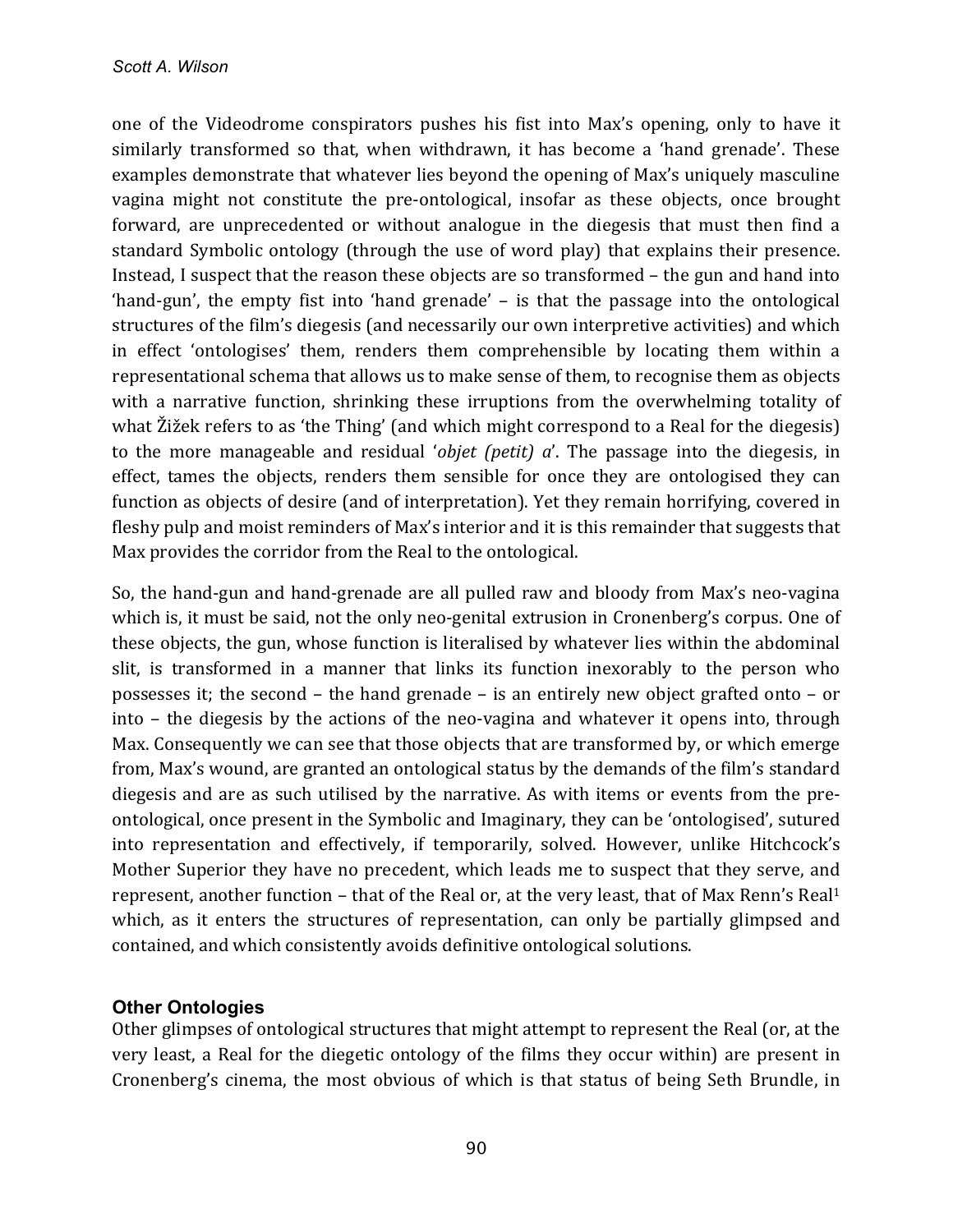Cronenberg's adaptation of *The Fly* (1986), refers to as 'the politics of insects'. In the film's centerpiece, Brundle asks:

Have you ever heard of insect politics? Neither have I. Insects . . . don't have politics. They're very brutal. No  $\ldots$  compassion. No  $\ldots$  compromise. We can't trust the insect. I'd like to become the first insect politician. (Cronenberg 1986) 

Here, Brundle is drawing attention to the simultaneous existence of other ontological systems beyond that of our own; possible registers that appear cruel only insofar as they are so comprehensively alien as to be unrecognisible, and unrecognisible not because they have no ontology but because their ontology is not ours and cannot be 'ontologised' in the way the *objets (petit) a* of *Videodrome* can, however partially, be understood and made sensible. Thus, as Brundle transforms into the Brundlefly, subject to an alien agency given voice by the malfunctioning teleportation pods that are the film's MacGuffins, the expressions of Brundle's desires become harder to comprehend; they are certainly expressed by the narrative's protagonist, but as Brundle drifts towards the alien ontology of insects which, for this film at least, I argue, occupies the space of the Real for the participants in its diegesis, these desires become less and less recognisible to the human subjects of the film and, therefore, to us. In this vein it is important to note that the narrative of *The Fly*, the film that follows *Videodrome* in Cronenberg's career trajectory, ends with the narratively justified mercy-killing of Brundle at the point where he might otherwise have sloughed off the shackles of this ontology for another order of representation. The narrative approaches the complexity of *Videodrome*, only to retreat from it in the final moments, thereby restoring the fantasy of the original narrative's conditions. And while other Cronenberg films have explored similarly transformative themes and utilised differently transgressive formal methods, the threat to the overarching fantasy structures of western cinema that *Videodrome* might have represented has, by and large, not been repeated since. McGowan explains this more fully by noting that:

... no film, even the most vehemently anti-Hollywood movie, can avoid fantasy altogether. In its very form, film necessarily involves recourse to fantasy. However, films do vary in their relationship to fantasy because film is not equivalent to fantasy but rather employs it. Hence, the ideological valence of a film depends not on whether or not it employs fantasy-one cannot entirely opt out of it – but on its relationship to fantasy.  $(37)$ 

Necessarily, in my attempt to suggest that the beyond-representation of the Real has form of some kind, I must content with  $\tilde{Z}$ ižek himself who categorically states: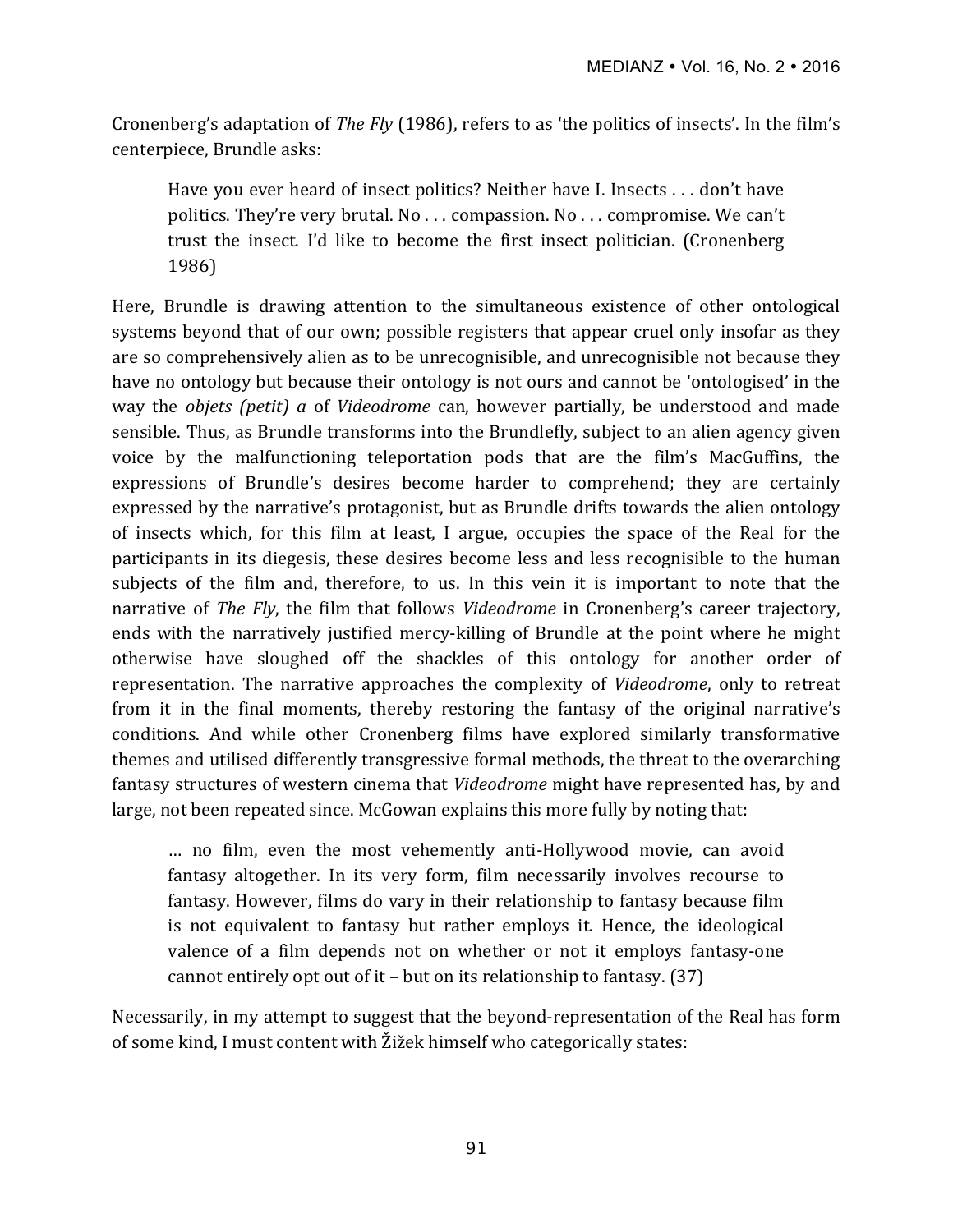... in effect,  $[\ldots]$  there is no ontology of the Real: the very field of ontology, of the positive order of Being, emerges through the subtraction of the Real.  $(Žižek 2013, 958)$ 

Yet, in due deference, we must also note that the evidence from *Videodrome*, at the very least, suggests that the ontology of that sector of the Borromean knot that the cinematic subject is aware of is not negatively defined by the subtraction of the Real; instead, the addition of material – the hand gun, the hand grenade, Max's own actions as a result of his vaginal programming  $-$  forces the ontology of the diegesis to expand in order to incorporate these small intrusions into itself and that these irruptions - which are not preontological because of their lack of diegetic or narrative precedent – come into the ontology of the diegesis from that sector which remains outside the direct access of the film's subjects. As a consequence, the word-play inherent in these irruptions suggests a structuring presence that, for Cronenberg's films at least, exists to provide a mechanism by which the material intrusions from the Real might better be incorporated; still troubling, still unexpected, but able to be at-least partially ontologised. Such hints are present in *The Fly's* suggestion of an insect politics and, equally, in the way Cronenberg's *Crash* (1996) finishes with the promise that the next, almost certainly fatal, automobile accident will be the one to push the protagonists beyond representation and into new forms of desire and satisfaction that have no representational languages or ontologies that we might recognise.

# **In Conclusion: I Am the Video Word Made Flesh**

By way of a conclusion, what then might be made of *Videodrome's* deliberately inconclusive ending? Many commentators favour a more decisive ending in which Max's suicide is unquestioned, while also supporting the plain fact that, as Rodley makes clear:

*Videodrome* all but abandons a complex and fascinating conspiratorial plot some forty minutes in, for a relentlessly first-person point of view. As Max begins to lose any sense of reality or the ability to control his situation, so the movie willfully disintegrates along with its confused protagonist. (94)

It seems to me that such a negotiation  $-$  locking the film into a decisive conclusion despite the increasingly ambiguous narrative that leads to Max's supposed suicide  $-$  works to limit what is truly disruptive about this film: the fact that it forces its audience to the very limits of interpretation and intelligibility, confronting them with the possibility for and of transformation beyond the ability of discourse to recount, represent and, hence, contain.

To assume that Max has died effectively locks out any other interpretation, including any discussion of what the 'new flesh' might be and how it fits into what we have seen. If Max commits suicide, then his hallucinations are reduced to being merely that, when the formal devices utilised by the film to deliver them to us indicate that they have a far greater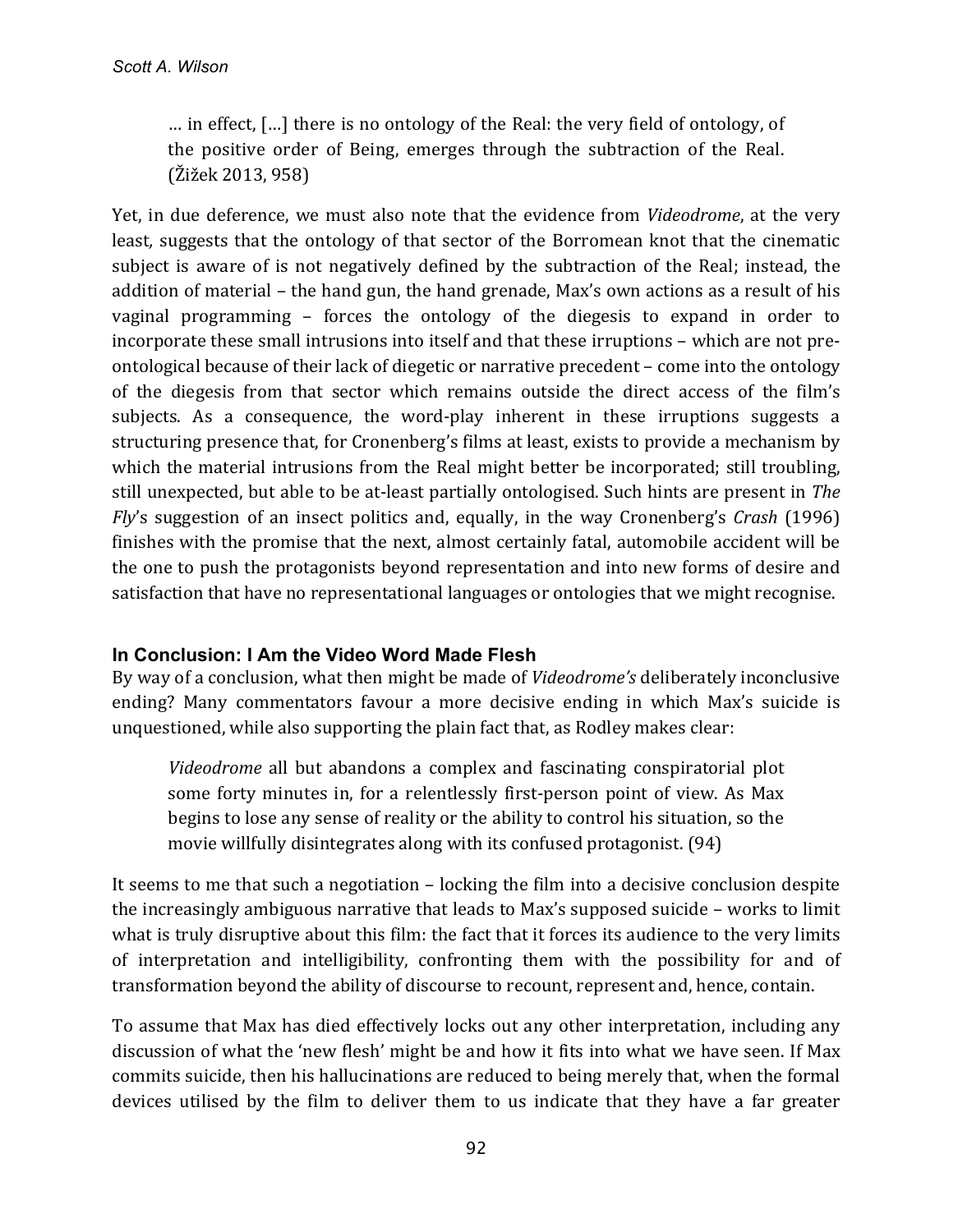importance. What is at stake, then, in supporting an ambiguous ending, is any chance of understanding the manner with which we might usefully view the film's exploration of those Borromean boundaries it so effectively troubles. Thus, within the discussion developed above, the material that intrudes on the Symbolic and Imaginary of *Videodrome* comes into the film's diegesis from the Real bearing traces of an ontology  $-$  a politics of insects perhaps  $-$  such that it can be partially ontologised upon contact with the representational structures at work in the continuous construction of the cinematic text.

And as for Max? Armed as we are with this manner of interpreting the film, we can see now that Max's story does not finish with the fade to black and gunshot that ends the film; Max's narrative and the film text of *Videodrome* part ways because what occurs next as Max assumes his 'new flesh' and continues his assault on the structures of the Videodrome cannot be represented in this ontological framework. The film ends not because there is nothing left to say, but because what is uttered next is spoken through the unspeakable, shown through the unshowable. Max transcends our ontology, that which we share with the diegesis of the film, and moves into the ontology of insects, the ontology of the new flesh and, perhaps, an ontology of the Real.

## **Notes**

1. It is worth considering the fact that what we are encountering in *Videodrome* is Max's encounter with his Real, not our encounter with our own. Max's Real is constructed for him within the film by the ontological structures that generate *Videodrome* meaning that his Real - that which cannot be represented for him, is represented for us by our Symbolic. What we encounter in Videodrome is the Real of Videodrome. That Real might hint at our own, and provide discomfort as a result, but it is not the same as an encounter with our own Real.

# **References**

Bordwell, D. & Carrol, N., (1996) 2009. Post-Theory: Reconstructing Film Studies. Madison: University of Wisconsin Press.

Cronenberg, D. (director). 1982. *Videodrome* [35 mm]. C. Heroux, P. David and V. Solnicki (producers). Canada: CDFC.

Cronenberg, D. (director). 1986. *The Fly* [35 mm]. S. Cornfeld (producer). USA: Twentieth Century Fox.

Cronenberg, D. (director). 1996. *Crash* [35 mm]. D. Cronenberg, R. Lantos and J. Thomas ( producers). Canada: Alliance Atlantis.

Cronenberg, D. (director). 1999. *eXistenZ* [35 mm]. R. Lantos, A. Hamori and D. Cronenberg (producers). Alliance Atlantis: Canada.